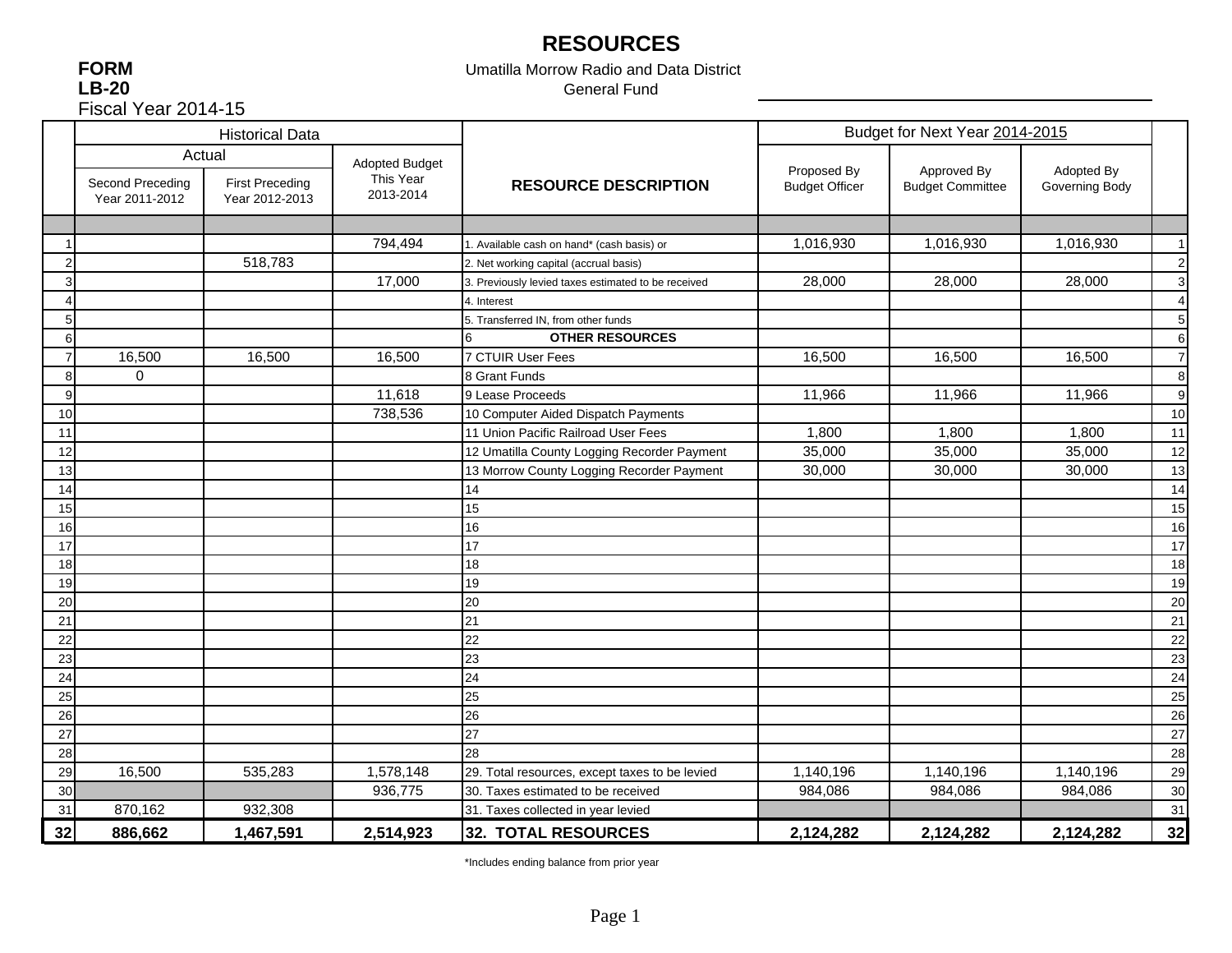### **REQUIREMENTS SUMMARY**

### Umatilla Morrow Radio & Data District

General Fund

|  | Fiscal Year 2014-15 |  |
|--|---------------------|--|
|--|---------------------|--|

|                          |                                    | <b>Historical Data</b> |                       |                                                                     |                       | Budget For Next Year 2014-2015 |                |                 |
|--------------------------|------------------------------------|------------------------|-----------------------|---------------------------------------------------------------------|-----------------------|--------------------------------|----------------|-----------------|
|                          | <b>Actual</b>                      |                        | <b>Adopted Budget</b> | <b>EXPENDITURE DESCRIPTION</b>                                      |                       |                                |                |                 |
|                          | Second Preceding                   | <b>First Preceding</b> | This Year             |                                                                     | Proprosed By          | Approved By                    | Adopted By     |                 |
|                          | 2011-2012                          | 2012-2013              | 2013-2014             |                                                                     | <b>Budget Officer</b> | <b>Budget Committee</b>        | Governing Body |                 |
|                          |                                    |                        |                       | PERSONAL SERVICES                                                   |                       |                                |                |                 |
|                          | 54,000                             | 81,000                 | 83,430                | 1 District Administrator                                            | 83,430                | 83,430                         | 83,430         | $\overline{1}$  |
| $\overline{2}$           | 9,750                              | 39,731                 | 42,680                | 2 Administrative/Technical Assistant                                | 42,680                | 42,680                         | 42,680         | $\overline{2}$  |
| 3                        |                                    |                        |                       | 3 Communications Technician                                         | 70,000                | 70,000                         | 70,000         | $\mathbf{3}$    |
| $\boldsymbol{\varDelta}$ | 7,218                              | 37,305                 | 45,000                | 4 Payroll Taxes                                                     | 51,000                | 51,000                         | 51,000         | $\overline{4}$  |
| 5                        | 11,187                             | 22,938                 | 40,000                | 5 PERS                                                              | 27,406                | 27,406                         | 27,406         | $5\phantom{.0}$ |
| 6                        | 3,036                              | 11,199                 | 24,000                | 6 Medical                                                           | 45,300                | 52,500                         | 52,500         | 6               |
| $\overline{7}$           | 4,445                              | 2,153                  | 3,000                 | 7 Workers Comp                                                      | 5,000                 | 5,000                          | 5,000          | $\overline{7}$  |
| 8                        |                                    | 215                    | 300                   | 8 Life Insurance                                                    | 450                   | 450                            | 450            | 8               |
| <b>g</b>                 |                                    | 198                    | 600                   | 9 Long Term Disability Insurance                                    | 900                   | 900                            | 900            | 9               |
| 10                       |                                    |                        |                       | 10 <sup>10</sup>                                                    |                       |                                |                | 10              |
| 11                       | 89,635                             | 194,739                | 239,010               | <b>11 TOTAL PERSONAL SERVICES</b>                                   | 326,166               | 333,366                        | 333,366        | 11              |
|                          | $\overline{\mathbf{2}}$            | $\mathbf{2}$           | $\overline{2}$        | <b>Total Full-Time Equivalent (FTE)</b>                             | $\mathbf{3}$          | 3                              | 3              |                 |
|                          |                                    |                        |                       | MATERIALS AND SERVICES                                              |                       |                                |                |                 |
| 12                       | 141,670                            | 254,892                | 1,086,086             | <b>12 ADMINISTRATION</b>                                            | 230,953               | 230,953                        | 242,953        | 12              |
| 13                       | 8,871                              | 37,431                 | 65,000                | <b>13 FACILITIES</b>                                                | 231,000               | 231,000                        | 231,000        | 13              |
| 14                       |                                    |                        |                       | 14                                                                  |                       |                                |                | 14              |
| 15                       |                                    |                        |                       | 15                                                                  |                       |                                |                | 15              |
|                          |                                    |                        |                       |                                                                     |                       |                                |                |                 |
| 16                       | 150,542                            | 292,323                | 1,151,086             | <b>16 TOTAL MATERIALS AND SERVICES</b>                              | 461,953               | 461,953                        | 473,953        | 16              |
|                          |                                    |                        |                       | <b>CAPITAL OUTLAY</b>                                               |                       |                                |                |                 |
| 17                       | 80,303                             | 71,286                 | 54,912                | <b>17 EQUIPMENT</b>                                                 | 96,000                | 96,000                         | 96,000         | 17              |
| 18                       |                                    | $\mathbf 0$            | 943,115               | 18 Infrastructure and Equipment Replacement                         | 76,703                | 69,503                         | 57,503         | 18              |
| 19                       |                                    |                        |                       | 19                                                                  |                       |                                |                | 19              |
| 20                       |                                    |                        |                       | 20                                                                  |                       |                                |                | 20              |
| 21                       |                                    |                        |                       | 21                                                                  |                       |                                |                | 21              |
| 22                       | 80,303                             | 71,286                 | 998,027               | <b>22 TOTAL CAPITAL OUTLAY</b>                                      | 172,703               | 165,503                        | 153,503        | 22              |
|                          |                                    |                        |                       | REQUIREMENTS FOR OTHER ORG. UNITS OR PROGRAMS (from other LB-30A's) |                       |                                |                |                 |
| 23                       |                                    |                        |                       | 23                                                                  |                       |                                |                | 23              |
| 24                       |                                    |                        |                       | 24                                                                  |                       |                                |                | 24              |
| 25                       |                                    |                        |                       | 25                                                                  |                       |                                |                | 25              |
| 26                       |                                    |                        |                       | 26                                                                  |                       |                                |                | 26              |
| 27                       |                                    |                        |                       | 27                                                                  |                       |                                |                | 27              |
| 28                       | 320,479<br>150-504-030 (Rev 11/13) | 558,347                | 2,388,123             | 28 TOTAL ORG./PROG. REQUIREMENTS                                    | 960,822               | 960,822                        | 960,822        | 28              |

150-504-030 (Rev 11/13)

### **FORM LB-30A**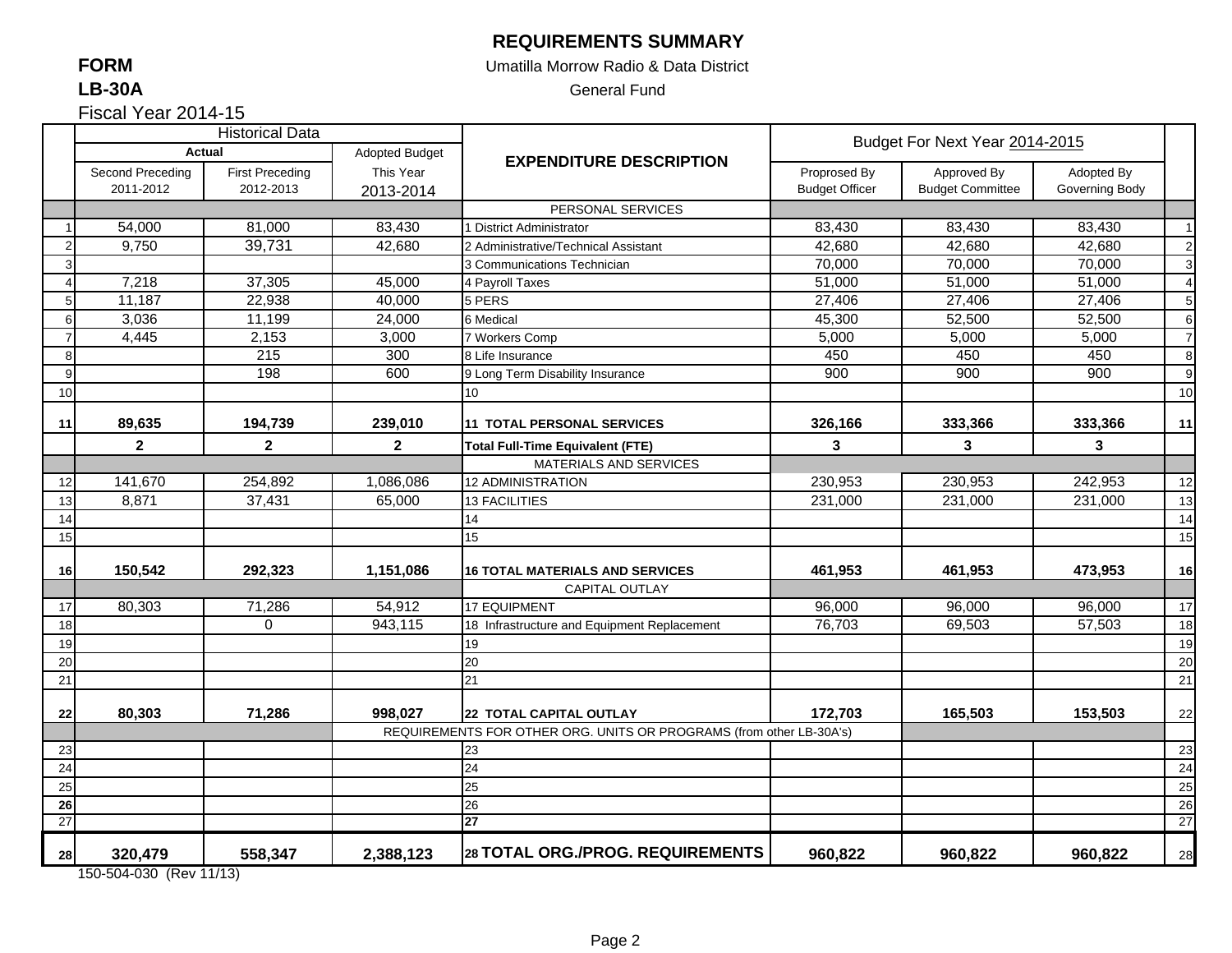### **REQUIREMENTS SUMMARY**

**FORM**

Umatilla Morrow Radio & Data District

**LB-30B**

General Fund

Fiscal Year 2014-15

|    |                  | <b>Historical Data</b> |                       |                                                  |                       |                                |                |                         |
|----|------------------|------------------------|-----------------------|--------------------------------------------------|-----------------------|--------------------------------|----------------|-------------------------|
|    | Actual           |                        | <b>Adopted Budget</b> | <b>REQUIREMENTS DESCRIPTION</b>                  |                       | Budget For Next Year 2014-2015 |                |                         |
|    | Second Preceding | <b>First Preceding</b> | This Year             |                                                  | Proprosed By          | Approved By                    | Adopted By     |                         |
|    | 2011-2012        | 2012-2013              | 2013-2014             |                                                  | <b>Budget Officer</b> | <b>Budget Committee</b>        | Governing Body |                         |
|    |                  |                        |                       | PERSONAL SERVICES NOT ALLOCATED                  |                       |                                |                |                         |
|    |                  | 62,672                 | 70,000                | 1 Unappropriated Ending Balance                  | 94,000                | 94,000                         | 94,000         |                         |
|    | $\mathbf 0$      | 62,672                 | 70,000                | 2 TOTAL PERSONAL SERVICES                        | 94,000                | 94,000                         | 94,000         | $\overline{\mathbf{2}}$ |
| 3  |                  |                        |                       | <b>Total Full-Time Equivalent (FTE)</b>          |                       |                                |                | 3                       |
|    |                  |                        |                       | MATERIALS AND SERVICES NOT ALLOCATED             |                       |                                |                |                         |
|    |                  | 20,942                 | 27,850                | 3 ADMINISTRATION - Unappropriated Ending Balance | 11,000                | 11,000                         | 11.000         | $\overline{4}$          |
|    |                  |                        | 10,000                | 4 FACILITIES - Unappropriated Ending Balance     | 10,000                | 10,000                         | 10,000         | 5                       |
| 6  | $\mathbf 0$      | 20.942                 | 37,850                | <b>5 TOTAL MATERIALS AND SERVICES</b>            | 21,000                | 21,000                         | 21,000         | 6                       |
|    |                  |                        |                       | CAPITAL OUTLAY NOT ALLOCATED                     |                       |                                |                |                         |
|    |                  |                        |                       | 6 Infrastructure & Equipment Replacement         | 327,220               | 327,220                        | 327,220        | $\overline{7}$          |
| 8  |                  |                        |                       |                                                  |                       |                                |                | 8                       |
| 9l | $\mathbf{0}$     | $\mathbf 0$            | $\mathbf 0$           | <b>8 TOTAL CAPITAL OUTLAY</b>                    | 327,220               | 327,220                        | 327,220        | 9                       |
|    |                  |                        |                       | <b>DEBT SERVICE</b>                              |                       |                                |                |                         |
| 10 |                  | 31,723                 | 1,000                 | 9 Debt Payments                                  | 655,440               | 655,440                        | 655,440        | 10                      |
| 11 |                  |                        |                       | 10                                               |                       |                                |                | 11                      |
| 12 | $\bf{0}$         | 31,723                 | 1,000                 | <b>11 TOTAL DEBT SERVICE</b>                     | 655,440               | 655,440                        | 655,440        | 12                      |
|    |                  |                        |                       | SPECIAL PAYMENTS                                 |                       |                                |                |                         |
| 13 |                  |                        |                       | 12 <sup>°</sup>                                  |                       |                                |                | 13                      |
| 14 | $\mathbf{0}$     | $\bf{0}$               | $\mathbf{0}$          | <b>13 TOTAL SPECIAL PAYMENTS</b>                 | $\mathbf{0}$          | $\mathbf{0}$                   | $\mathbf 0$    | 14                      |
|    |                  |                        |                       | <b>INTERFUND TRANSFERS</b>                       |                       |                                |                |                         |
| 15 |                  |                        |                       | 14                                               |                       |                                |                | 15                      |
| 16 | $\mathbf{0}$     | $\mathbf{0}$           | $\mathbf{0}$          | <b>15 TOTAL INTERFUND TRANSFERS</b>              | $\mathbf{0}$          | $\mathbf{0}$                   | $\mathbf 0$    | 16                      |
|    |                  |                        |                       | OPERATING CONTINGENCY                            |                       |                                |                |                         |
| 17 | 61,800           | 61,800                 | 61,800                | <b>16 TOTAL OPERATING CONTINGENCY</b>            | 61,800                | 61,800                         | 61,800         | 17                      |
| 18 | 4,000            | 115,337                | 107,850               | 17 Total Requirements Not Allocated              | 1,097,660             | 1,097,660                      | 1,097,660      | 18                      |
| 19 | 320,479          | 558,347                | 2,341,273             | 18 Total Org. Unit/Prog. Requirements (LB-30A)   | 960,822               | 960,822                        | 960,822        | 19                      |
| 20 | $\Omega$         | $\Omega$               | $\Omega$              | 19 Reserved for future expenditure               | $\Omega$              | $\Omega$                       | $\Omega$       | 20                      |
| 21 | 390,221          | 652,999                |                       | 20 Ending Balance (prior years)                  |                       |                                |                | 21                      |
| 22 |                  |                        | 4,000                 | 21 UNAPPROPRIATED ENDING FUND BALANCE            | 4,000                 | 4,000                          | 4,000          | 22                      |
| 23 | 776,500          | 1,388,483              | 2,514,923             | <b>TOTAL REQUIREMENTS</b><br>$\overline{22}$     | 2,124,282             | 2,124,282                      | 2,124,282      | 23                      |

150-504-030 (Rev 11/13)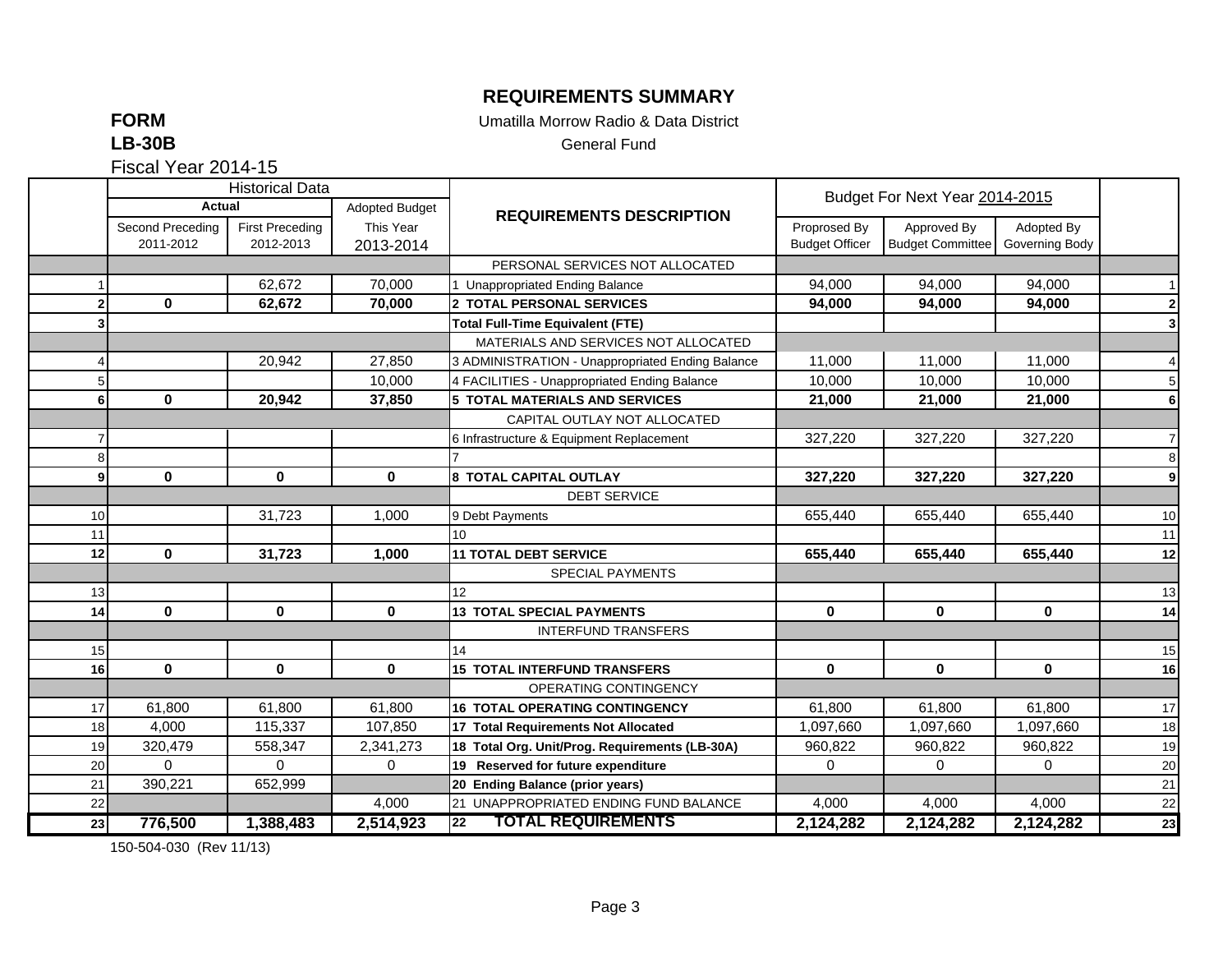## **DETAILED REQUIREMENTS**

Umatilla Morrow Radio & Data District

 Personnel Services General Fund

Fiscal Year 2014-15

|                                                                                                                                 |                               | <b>Historical Data</b>              |                        |                                              |                      |        |                                      | Budget for Next Year 2014-2015         |                              |    |
|---------------------------------------------------------------------------------------------------------------------------------|-------------------------------|-------------------------------------|------------------------|----------------------------------------------|----------------------|--------|--------------------------------------|----------------------------------------|------------------------------|----|
|                                                                                                                                 |                               | Actual                              | <b>Adopted Budget</b>  | <b>REQUIREMENTS DESCRIPTION</b>              | Number of<br>Employ- |        |                                      |                                        |                              |    |
|                                                                                                                                 | Second Preceding<br>2011-2012 | <b>First Preceding</b><br>2012-2013 | This Year<br>2013-2014 |                                              | ees                  | Range* | Proposed by<br><b>Budget Officer</b> | Approved by<br><b>Budget Committee</b> | Adopted by<br>Governing Body |    |
| $\overline{1}$                                                                                                                  |                               |                                     |                        | 1 PERSONNEL SERVICES                         |                      |        |                                      |                                        |                              |    |
| $\overline{c}$                                                                                                                  | 54,000.00                     | 81,000.00                           |                        | 83,430 2 District Administrator              | -1                   |        | 83,430                               | 83,430                                 | 83,430 2                     |    |
| $\overline{3}$                                                                                                                  | 9,750.00                      | 39,730.68                           |                        | 42,680 3 Administrative/Technical Assistant  | $\overline{1}$       |        | 42,680                               | 42,680                                 | 42,680 3                     |    |
| $\overline{4}$                                                                                                                  |                               |                                     |                        | 4 Communications Technician                  | 1                    |        | 70,000                               | 70,000                                 | 70,000 4                     |    |
| $\overline{5}$                                                                                                                  | 7,217.56                      | 37,304.63                           |                        | 45,000 5 Payroll Taxes                       |                      |        | 51,000                               | 51,000                                 | 51,000 5                     |    |
| $\,6\,$                                                                                                                         | 11,186.76                     | 22,938.49                           |                        | 40,000 6 PERS                                |                      |        | 27,406                               | 27,406                                 | $27,406$ 6                   |    |
| $\overline{7}$                                                                                                                  | 3,035.69                      | 11,198.69                           |                        | 24,000 7 Medical                             |                      |        | 45,300                               | 52,500                                 | 52,500 7                     |    |
| $\, 8$                                                                                                                          | 4,444.52                      | 2,153.31                            |                        | 3,000 8 Workers Comp                         |                      |        | 5,000                                | 5,000                                  | 5,000 8                      |    |
| $\overline{9}$                                                                                                                  |                               | 214.60                              |                        | 300 9 Life Insurance                         |                      |        | 450                                  | 450                                    | 450 9                        |    |
| $\overline{10}$                                                                                                                 |                               | 198.18                              |                        | 600 10 Long Term Disability Insurance        |                      |        | 900                                  | 900                                    | $900$ 10                     |    |
| $\overline{11}$                                                                                                                 |                               |                                     |                        | 11                                           |                      |        |                                      |                                        |                              | 11 |
| $\overline{12}$                                                                                                                 |                               |                                     |                        | 12                                           |                      |        |                                      |                                        |                              | 12 |
| $\overline{13}$                                                                                                                 |                               |                                     |                        | 13                                           |                      |        |                                      |                                        |                              | 13 |
|                                                                                                                                 |                               |                                     |                        | 14                                           |                      |        |                                      |                                        |                              | 14 |
| $\frac{14}{15}$ $16$                                                                                                            |                               |                                     |                        | 15                                           |                      |        |                                      |                                        |                              | 15 |
|                                                                                                                                 |                               |                                     |                        | 16                                           |                      |        |                                      |                                        |                              | 16 |
| $\frac{18}{17}$                                                                                                                 |                               |                                     |                        | 17                                           |                      |        |                                      |                                        |                              | 17 |
|                                                                                                                                 |                               |                                     |                        | 18                                           |                      |        |                                      |                                        |                              | 18 |
|                                                                                                                                 |                               |                                     |                        | 19                                           |                      |        |                                      |                                        |                              | 19 |
|                                                                                                                                 |                               |                                     |                        | 20                                           |                      |        |                                      |                                        |                              | 20 |
|                                                                                                                                 |                               |                                     |                        | 21                                           |                      |        |                                      |                                        |                              | 21 |
|                                                                                                                                 |                               |                                     |                        | 22                                           |                      |        |                                      |                                        |                              | 22 |
|                                                                                                                                 |                               |                                     |                        | 23                                           |                      |        |                                      |                                        |                              | 23 |
|                                                                                                                                 |                               |                                     |                        | 24                                           |                      |        |                                      |                                        |                              | 24 |
|                                                                                                                                 |                               |                                     |                        | 25                                           |                      |        |                                      |                                        |                              | 25 |
|                                                                                                                                 |                               |                                     |                        | 26                                           |                      |        |                                      |                                        |                              | 26 |
|                                                                                                                                 |                               |                                     |                        | 27                                           |                      |        |                                      |                                        |                              | 27 |
|                                                                                                                                 |                               |                                     |                        | 28                                           |                      |        |                                      |                                        |                              | 28 |
|                                                                                                                                 |                               |                                     |                        | 29                                           |                      |        |                                      |                                        |                              | 29 |
| $\frac{19}{20}$ $\frac{20}{21}$ $\frac{22}{23}$ $\frac{23}{24}$ $\frac{25}{26}$ $\frac{27}{28}$ $\frac{29}{29}$ $\frac{30}{31}$ |                               |                                     |                        | 239,010 30 TOTALS                            | 3 <sup>l</sup>       |        | 326,166                              | 333,366                                | 333,366 30                   |    |
|                                                                                                                                 | 89,634.53                     | 11,325.42                           |                        | 31 Ending balance (prior years)              |                      |        |                                      |                                        |                              | 31 |
| $\overline{32}$                                                                                                                 |                               | 62,672.00                           |                        | 70,000 32 UNAPPROPRIATED ENDING FUND BALANCE |                      |        | 94,000                               | 94,000                                 | 94,000 32                    |    |
|                                                                                                                                 |                               |                                     |                        |                                              |                      |        |                                      |                                        |                              |    |

150-504-031 (Rev 12/09)

**33 174,200 268,736 309,010 420,166 427,366 427,366 33 33 TOTAL REQUIREMENTS**

**FORMLB-31**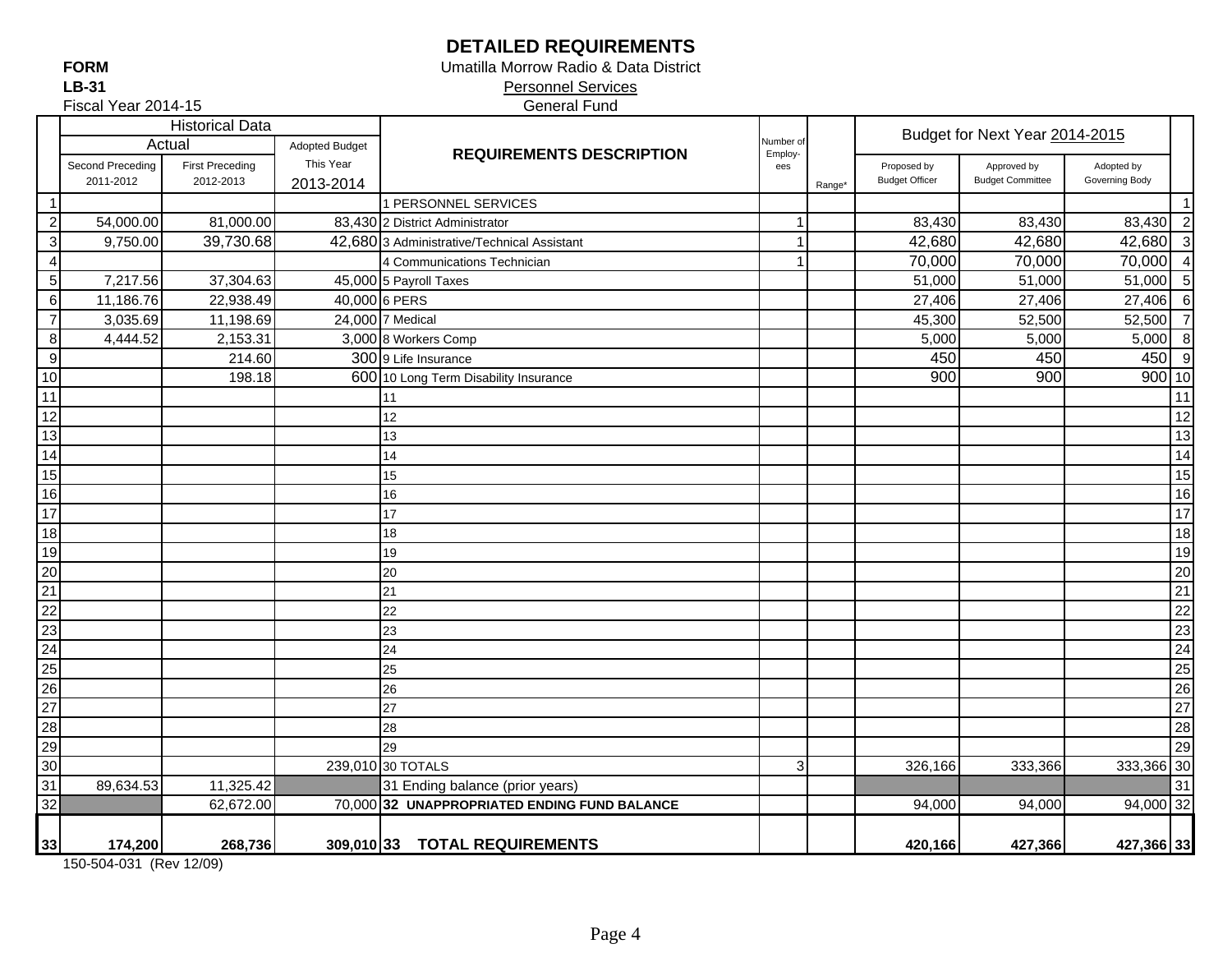## **DETAILED REQUIREMENTS**

**FORMLB-31**

### Umatilla Morrow Radio & Data District Materials and Services General Fund

Fiscal Year 2014-15

|                         |                  | <b>Historical Data</b> |                       |                                                     |                       | Budget for Next Year 2014-2015 |                |                |
|-------------------------|------------------|------------------------|-----------------------|-----------------------------------------------------|-----------------------|--------------------------------|----------------|----------------|
|                         | Actual           |                        | <b>Adopted Budget</b> | <b>REQUIREMENTS DESCRIPTION</b>                     |                       |                                |                |                |
|                         | Second Preceding | <b>First Preceding</b> | This Year             |                                                     | Proposed by           | Approved by                    | Adopted by     |                |
|                         | 2011-2012        | 2012-2013              | 2013-2014             |                                                     | <b>Budget Officer</b> | <b>Budget Committee</b>        | Governing Body |                |
| $\mathbf{1}$            |                  |                        |                       | 1 MATERIALS AND SERVICES                            |                       |                                |                | $\mathbf{1}$   |
| $\overline{2}$          | 0.00             | 9,860.00               |                       | 10,000 2 Professional Services                      | 10,000                | 10,000                         | 10,000         | $\overline{2}$ |
| $\overline{3}$          | 37,109.53        | 100,959.97             |                       | 120,000 3 Voice System Maintenance                  | 70,000                | 70,000                         | 70,000         | $\mathbf{3}$   |
| $\overline{\mathbf{4}}$ | 0.00             | 12,376.47              |                       | 25,000 4 IT Sevices                                 | 2,000                 | 2,000                          | 2,000          | $\overline{4}$ |
| 5 <sup>1</sup>          | 37,075.00        | 34,181.62              |                       | 45,000 5 Microwave System Maintenance               | 10,000                | 10,000                         | 10,000 5       |                |
| $\,6\,$                 | 1,816.00         | 18,058.01              |                       | 10,000 6 Subscriber Unit Maintenance                | 10,000                | 10,000                         | 10,000         | 6              |
| $\overline{7}$          | 2,805.18         | 2,078.10               |                       | 5,000 7 Office Supplies and Maintenance             | 5,000                 | 5,000                          | $5,000$ 7      |                |
| $\bf 8$                 | 543.55           | 643.61                 |                       | 1,500 8 Notifications and Publication               | 1,500                 | 1,500                          | 1,500          | 8              |
| $\overline{9}$          | 7,792.95         | 14,961.14              |                       | 15,000 9 Training/Travel                            | 25,000                | 25,000                         | 25,000 9       |                |
| 10                      | 6,000.00         | 9,000.00               |                       | 9,000 10 Office Space Rent                          | 9,000                 | 9,000                          | $9,000$ 10     |                |
| 11                      | 0.00             | 1,925.00               |                       | 0 11 Warehouse Rent                                 |                       |                                |                | 11             |
| 12                      | 0.00             | 170.84                 |                       | 200 12 Dues/Fees                                    | 613                   | 613                            | 613 12         |                |
| 13                      | 0.00             | 0.00                   |                       | 600113 Subscriber Unit Software Maintenance         | 600                   | 600                            | 600 13         |                |
| 14                      | 23,297.00        | 27,983.00              |                       | 29,000 14 Insurance/ Board Bonding                  | 30,000                | 30,000                         | 30,000 14      |                |
| 15                      | 0.00             | 5,900.00               |                       | 6,000 15 Annual Audit                               | 6,100                 | 6,100                          | 6,100 15       |                |
| 16                      | 0.00             | 0.00                   |                       | 0 16 Quarterly Bookkeeping Review                   |                       |                                |                | 16             |
| $\overline{17}$         | 13,566.68        | 1,198.87               |                       | 3,500 17 Elections                                  | 3,800                 | 3,800                          | 3,800 17       |                |
| 18                      | 776.27           | 1,430.30               |                       | 1,800 18 Cell Phone and Data Card                   | 3,640                 | 3,640                          | $3,640$ 18     |                |
| 19                      | 300.00           | 469.76                 |                       | 600 19 Protective Clothing and Equipment            | 900                   | 900                            | 900 19         |                |
| 20                      | 0.00             | 1,561.41               |                       | 1,700 20 Test Equipment Maintenance                 | 3,000                 | 3,000                          | $3,000$ 20     |                |
| 21                      | 8,391.24         | 10,083.58              |                       | 27,000 21 Vehicle Expenses                          | 29,000                | 29,000                         | 29,000 21      |                |
| $\overline{22}$         | 1,021.80         | 0.00                   |                       | 5,000 22 Legal Expenses                             | 5,000                 | 5,000                          | 5,000 22       |                |
| 23                      | 0.00             | 0.00                   |                       | 1,000 23 Board Expenses                             | 1,000                 | 1,000                          | 1,000 23       |                |
| $\overline{24}$         | 1,175.00         | 2,050.00               |                       | 2,800 24 Bookkeeping                                | 4,800                 | 4,800                          | $4,800$ 24     |                |
| $\overline{25}$         |                  |                        |                       | 738,536 25 Bi-County Computer Aided Dispatch System |                       |                                |                | 25             |
| 26                      |                  |                        |                       | 26 Technical Support                                | 12,000                | 12,000                         | 12,000 26      |                |
| 27                      |                  |                        |                       | 27                                                  |                       |                                |                | 27             |
| $\overline{28}$         |                  |                        |                       | 28                                                  |                       |                                |                | 28             |
| 29                      |                  |                        |                       | 29                                                  |                       |                                |                | 29             |
| 30                      |                  |                        | 1,058,236 30 Totals   |                                                     | 230,953               | 230,953                        | 242,953 30     |                |
| 31                      | 166,829.80       | 79,866.32              |                       | 31 Ending balance (prior years)                     |                       |                                |                | 31             |
| $\overline{32}$         |                  | 20,942.00              |                       | 27,850 32 UNAPPROPRIATED ENDING FUND BALANCE        | 11,000                | 11,000                         | 11,000 32      |                |
|                         |                  |                        |                       |                                                     |                       |                                |                |                |
| 33                      | 308,500          | 355,700                |                       | 2,144,322 33 TOTAL REQUIREMENTS                     | 241,953               | 241,953                        | 253,953 33     |                |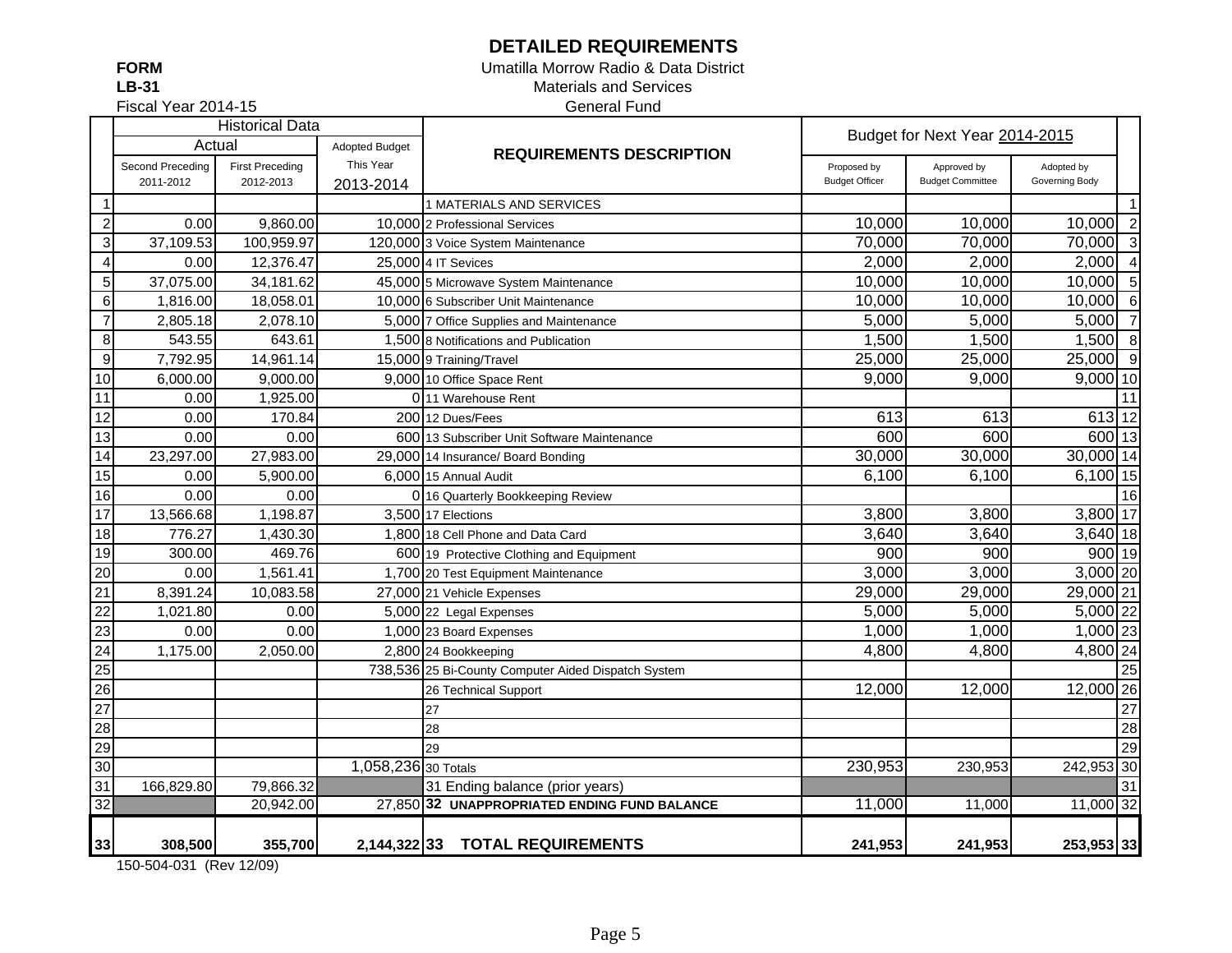## **DETAILED EXPENDITURES**

Umatilla Morrow Radio & Data District

**FORMLB-31**

24

25

30

 Facilities General Fund

Fiscal Year 2014-15

| <b>Historical Data</b>             |                  |                        |                       | Budget for Next Year 2014-2015               |                       |                         |                |                          |
|------------------------------------|------------------|------------------------|-----------------------|----------------------------------------------|-----------------------|-------------------------|----------------|--------------------------|
|                                    | Actual           |                        | <b>Adopted Budget</b> | <b>REQUIREMENTS DESCRIPTION</b>              |                       |                         |                |                          |
|                                    | Second Preceding | <b>First Preceding</b> | This Year             |                                              | Proposed by           | Approved by             | Adopted by     |                          |
|                                    | 2011-2012        | 2012-2013              | 2013-2014             |                                              | <b>Budget Officer</b> | <b>Budget Committee</b> | Governing Body |                          |
| $\overline{1}$                     |                  |                        |                       | 1 FACILITIES                                 |                       |                         |                | -1                       |
| $\overline{2}$                     | 500.00           | 23,266.48              |                       | 35,000 2 Site Leases                         | 43,000                | 43,000                  | 43,000         | $\overline{2}$           |
| $\overline{\mathbf{3}}$            | 8,371.39         | 14,164.66              |                       | 20,000 3 Site Maintenance                    | 28,000                | 28,000                  | 28,000         | $\mathbf{3}$             |
| $\frac{4}{5}$                      |                  |                        |                       | 4 Site Property                              | 10,000                | 10,000                  | 10,000         | $\overline{\mathcal{A}}$ |
|                                    |                  |                        |                       | 5 Site Development                           | 150,000               | 150,000                 | 150,000        | 5                        |
| $\frac{1}{7}$                      |                  |                        |                       |                                              |                       |                         |                | 6                        |
|                                    |                  |                        |                       |                                              |                       |                         |                | $\overline{7}$           |
| $\overline{\mathbf{8}}$            |                  |                        |                       | 8                                            |                       |                         |                | 8                        |
| $\overline{9}$                     |                  |                        |                       | 9                                            |                       |                         |                | g                        |
| $\overline{10}$                    |                  |                        |                       | 10                                           |                       |                         |                | 10                       |
| $\overline{11}$                    |                  |                        |                       | 11                                           |                       |                         |                | 11                       |
| $\overline{12}$                    |                  |                        |                       | 12                                           |                       |                         |                | 12                       |
| $\overline{13}$                    |                  |                        |                       | 13                                           |                       |                         |                | 13                       |
| $\overline{14}$                    |                  |                        |                       | 14                                           |                       |                         |                | 14                       |
| $\overline{15}$                    |                  |                        |                       | 15                                           |                       |                         |                | 15                       |
| $\overline{16}$                    |                  |                        |                       | 16                                           |                       |                         |                | 16                       |
| $\overline{17}$                    |                  |                        |                       | 17                                           |                       |                         |                | 17                       |
| $\overline{18}$                    |                  |                        |                       | 18                                           |                       |                         |                | 18                       |
| 19                                 |                  |                        |                       | 19                                           |                       |                         |                | 19                       |
|                                    |                  |                        |                       | 20                                           |                       |                         |                | 20                       |
|                                    |                  |                        |                       | 21                                           |                       |                         |                | 21                       |
| $\frac{20}{21}$<br>$\frac{22}{22}$ |                  |                        |                       | 22                                           |                       |                         |                | 22                       |
|                                    |                  |                        |                       | 23                                           |                       |                         |                | 23                       |
| $\frac{23}{24}$                    |                  |                        |                       | 24                                           |                       |                         |                | 24                       |
| 25                                 |                  |                        |                       | 25                                           |                       |                         |                | 25                       |
| $\overline{26}$                    |                  |                        |                       | 26                                           |                       |                         |                | 26                       |
| $\frac{27}{2}$                     |                  |                        |                       | 27                                           |                       |                         |                | 27                       |
| $\overline{28}$                    |                  |                        |                       | 28                                           |                       |                         |                | 28                       |
| 29                                 |                  |                        |                       | 29                                           |                       |                         |                | 29                       |
| 30 <sub>o</sub>                    |                  |                        |                       | 30                                           |                       |                         |                | 30                       |
| $\overline{31}$                    | 76,628.61        | 47,568.86              |                       | 31 Ending balance (prior years)              |                       |                         |                | 31                       |
| $\overline{32}$                    |                  |                        |                       | 10,000 32 UNAPPROPRIATED ENDING FUND BALANCE | 10,000                | 10,000                  | 10000 32       |                          |
| 33                                 | 85,000           | 85,000                 |                       | 65,000 33 TOTAL REQUIREMENTS                 | 241,000               | 241,000                 | 241,000 33     |                          |
|                                    |                  |                        |                       |                                              |                       |                         |                |                          |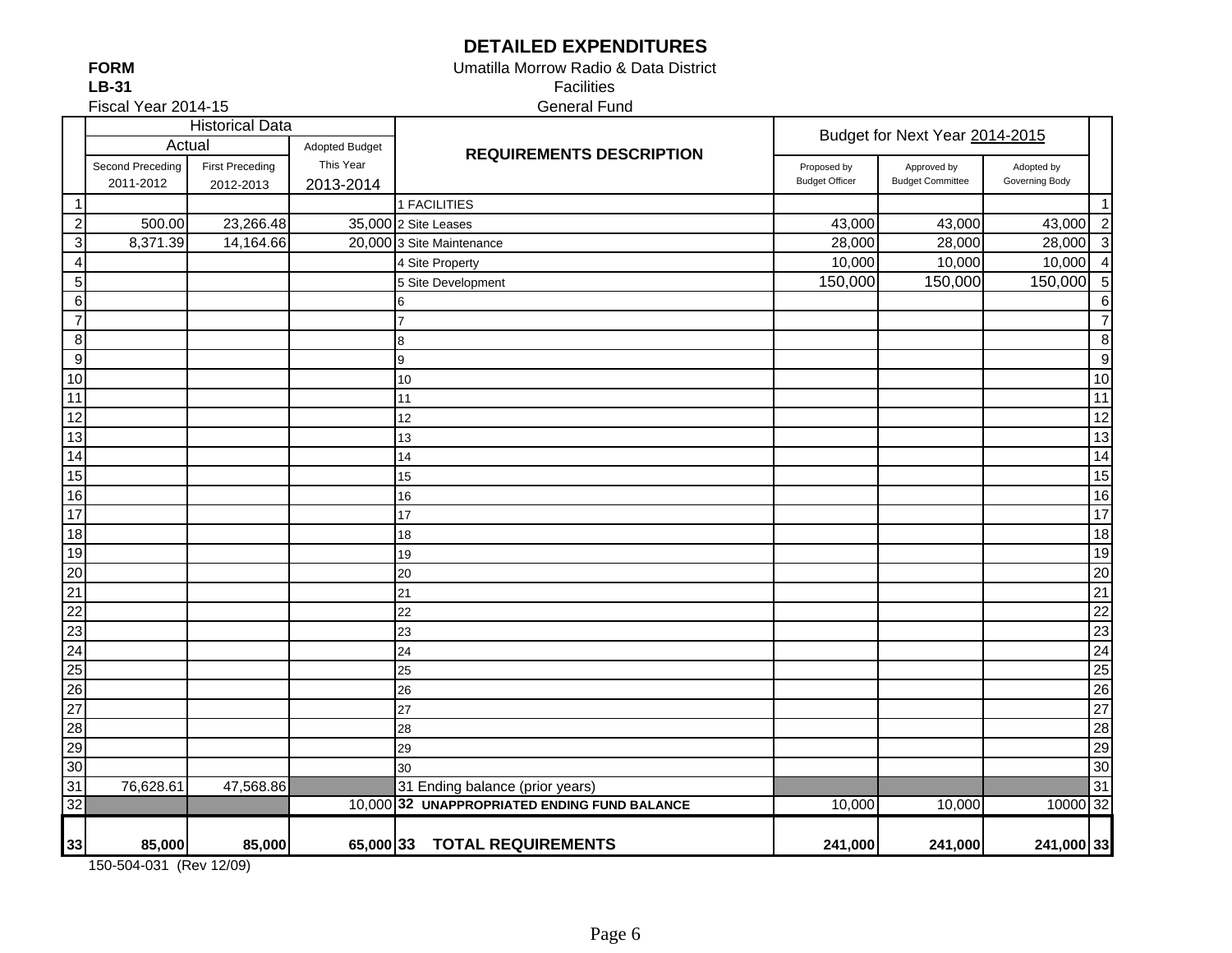## **DETAILED EXPENDITURES**

**FORMLB-31**

### Umatilla Morrow Radio & Data District Equipment General Fund

Fiscal Year 2014-15

|                  |                  | <b>Historical Data</b> |                       |                                                          |                       | Budget for Next Year 2014-2015 |                |                 |
|------------------|------------------|------------------------|-----------------------|----------------------------------------------------------|-----------------------|--------------------------------|----------------|-----------------|
|                  | Actual           |                        | <b>Adopted Budget</b> | <b>REQUIREMENTS DESCRIPTION</b>                          |                       |                                |                |                 |
|                  | Second Preceding | <b>First Preceding</b> | This Year             |                                                          | Proposed by           | Approved by                    | Adopted by     |                 |
|                  | 2011-2012        | 2012-2013              | 2013-2014             |                                                          | <b>Budget Officer</b> | <b>Budget Committee</b>        | Governing Body |                 |
| $\overline{1}$   |                  |                        |                       | 1 EQUIPMENT                                              |                       |                                |                | $\mathbf{1}$    |
| $\sqrt{2}$       | 3,218.30         | 30,860.18              |                       | 24,912 2 Site Equipment                                  | 36,000                | 36,000                         | 36,000         | $\overline{2}$  |
| $\sqrt{3}$       | 75,686.04        | 27,325.57              |                       | 20,000 3 Field Equipment (Mobile, Portable, Pager Units) | 30,000                | 30,000                         | 30,000         | $\overline{3}$  |
| $\overline{4}$   | 1,398.58         | 9,184.93               |                       | 10,000 4 Interoperablity Equipment                       | 10,000                | 10,000                         | 10,000         | $\overline{4}$  |
| $\mathbf 5$      | 0.00             |                        |                       | 5 Alpha Numeric Paging System                            |                       |                                |                | 5               |
| $\,6$            |                  | 3,915.00               |                       | 6 Channel Bank Upgrade Project                           |                       |                                |                | 6               |
| $\overline{7}$   |                  |                        |                       | 7 Test Equipment                                         | 20,000                | 20,000                         | 20,000         | $\overline{7}$  |
| $\, 8$           |                  |                        |                       | 8                                                        |                       |                                |                | $\, 8$          |
| $\boldsymbol{9}$ |                  |                        |                       | 9                                                        |                       |                                |                | 9               |
| $10$             |                  |                        |                       | 10                                                       |                       |                                |                | 10              |
| 11               |                  |                        |                       | 11                                                       |                       |                                |                | 11              |
| $\overline{12}$  |                  |                        |                       | 12                                                       |                       |                                |                | 12              |
| 13               |                  |                        |                       | 13                                                       |                       |                                |                | 13              |
| $\overline{14}$  |                  |                        |                       | 14                                                       |                       |                                |                | 14              |
| 15               |                  |                        |                       | 15                                                       |                       |                                |                | 15              |
| 16               |                  |                        |                       | 16                                                       |                       |                                |                | 16              |
| 17               |                  |                        |                       | 17                                                       |                       |                                |                | 17              |
| 18               |                  |                        |                       | 18                                                       |                       |                                |                | 18              |
| 19               |                  |                        |                       | 19                                                       |                       |                                |                | 19              |
| 20               |                  |                        |                       | 20                                                       |                       |                                |                | 20              |
| $\overline{21}$  |                  |                        |                       | 21                                                       |                       |                                |                | $\overline{21}$ |
| 22               |                  |                        |                       | 22                                                       |                       |                                |                | $\overline{22}$ |
| 23               |                  |                        |                       | 23                                                       |                       |                                |                | 23              |
| 24               |                  |                        |                       | 24                                                       |                       |                                |                | $\overline{24}$ |
| 25               |                  |                        |                       | 25                                                       |                       |                                |                | 25              |
| 26               |                  |                        |                       | 26                                                       |                       |                                |                | 26              |
| 27               |                  |                        |                       | 27                                                       |                       |                                |                | 27              |
| 28               |                  |                        |                       | 28                                                       |                       |                                |                | 28              |
| 29               |                  |                        |                       | 29                                                       |                       |                                |                | 29              |
| 30               |                  |                        |                       | 30                                                       |                       |                                |                | 30              |
| 31               | 112,697.08       | 148,714.32             |                       | 31 Ending balance (prior years)                          |                       |                                |                | 31              |
| $\overline{32}$  |                  |                        |                       | 32 UNAPPROPRIATED ENDING FUND BALANCE                    |                       |                                |                | 32              |
| 33               | 193,000          | 220,000                |                       | 54,91233 TOTAL REQUIREMENTS                              | 96,000                | 96,000                         | 96,000 33      |                 |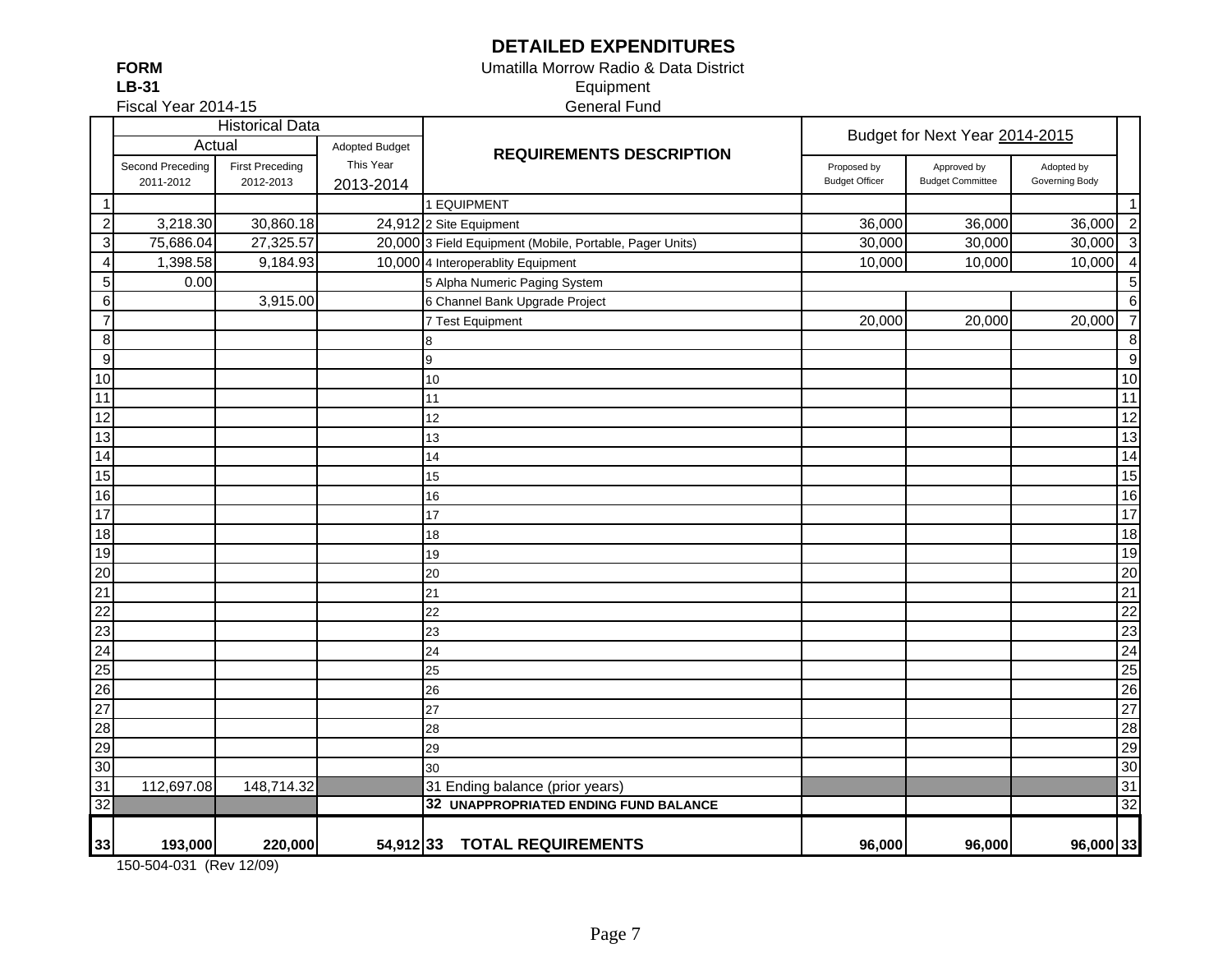**DETAILED REQUIREMENTS**

**FORMLB-31**

Fiscal Year 2014-15

General Fund Umatilla Morrow Radio & Data District Infrastructure and Equipment Replacement

|                 |                          | <b>Historical Data</b>              |                        |                                                               |                                      | Budget for Next Year 2014-2015         |                              |                 |
|-----------------|--------------------------|-------------------------------------|------------------------|---------------------------------------------------------------|--------------------------------------|----------------------------------------|------------------------------|-----------------|
|                 | Actual                   |                                     | <b>Adopted Budget</b>  | <b>REQUIREMENTS DESCRIPTION</b>                               |                                      |                                        |                              |                 |
|                 | Second Preceding<br>Year | <b>First Preceding</b><br>2012-2013 | This Year<br>2013-2014 |                                                               | Proposed by<br><b>Budget Officer</b> | Approved by<br><b>Budget Committee</b> | Adopted by<br>Governing Body |                 |
| -1              |                          | $\pmb{0}$                           |                        | 933,115 <sup>1</sup> Infrastructure and Equipment Replacement | 76,703                               | 69,503                                 | 57,503                       | $\overline{1}$  |
| $\overline{c}$  |                          |                                     |                        |                                                               |                                      |                                        |                              | $\overline{2}$  |
| $\sqrt{3}$      |                          |                                     |                        | 3                                                             |                                      |                                        |                              | 3               |
| $\overline{4}$  |                          |                                     |                        | 4                                                             |                                      |                                        |                              | $\overline{4}$  |
| $\sqrt{5}$      |                          |                                     |                        | 5                                                             |                                      |                                        |                              | 5               |
| $\,6\,$         |                          |                                     |                        | 6                                                             |                                      |                                        |                              | $6\phantom{1}6$ |
| $\overline{7}$  |                          |                                     |                        | 7                                                             |                                      |                                        |                              | $\overline{7}$  |
| 8               |                          |                                     |                        | 8                                                             |                                      |                                        |                              | 8               |
| 9               |                          |                                     |                        | 9                                                             |                                      |                                        |                              | 9               |
| 10              |                          |                                     |                        | 10                                                            |                                      |                                        |                              | 10              |
| 11              |                          |                                     |                        | 11                                                            |                                      |                                        |                              | 11              |
| 12              |                          |                                     |                        | 12                                                            |                                      |                                        |                              | 12              |
| 13              |                          |                                     |                        | 13                                                            |                                      |                                        |                              | 13              |
| 14              |                          |                                     |                        | 14                                                            |                                      |                                        |                              | 14              |
| 15              |                          |                                     |                        | 15                                                            |                                      |                                        |                              | 15              |
| 16              |                          |                                     |                        | 16                                                            |                                      |                                        |                              | 16              |
| 17              |                          |                                     |                        | 17                                                            |                                      |                                        |                              | $\overline{17}$ |
| 18              |                          |                                     |                        | 18                                                            |                                      |                                        |                              | 18              |
| 19              |                          |                                     |                        | 19                                                            |                                      |                                        |                              | 19              |
| 20              |                          |                                     |                        | 20                                                            |                                      |                                        |                              | 20              |
| $\overline{21}$ |                          |                                     |                        | 21                                                            |                                      |                                        |                              | 21              |
| 22              |                          |                                     |                        | 22                                                            |                                      |                                        |                              | 22              |
| $\overline{23}$ |                          |                                     |                        | 23                                                            |                                      |                                        |                              | 23              |
| $\overline{24}$ |                          |                                     |                        | 24                                                            |                                      |                                        |                              | 24              |
| 25              |                          |                                     |                        | 25                                                            |                                      |                                        |                              | 25              |
| 26              |                          |                                     |                        | 26                                                            |                                      |                                        |                              | 26              |
| $\overline{27}$ |                          |                                     |                        | 27                                                            |                                      |                                        |                              | $\overline{27}$ |
| 28              |                          |                                     |                        | 28                                                            |                                      |                                        |                              | 28              |
| 29              |                          |                                     |                        | 29                                                            |                                      |                                        |                              | 29              |
| 30              |                          |                                     |                        | 30                                                            |                                      |                                        |                              | 30              |
| 31              |                          | 387,565                             |                        | 31 Ending balance (prior years)                               |                                      |                                        |                              | 31              |
| $\overline{32}$ |                          |                                     |                        | 32 UNAPPROPRIATED ENDING FUND BALANCE                         | 327,220                              | 327,220                                | 327,220 32                   |                 |
| 33              | 0                        | 0                                   | $933,115$ 33           | <b>TOTAL REQUIREMENTS</b>                                     | 403,923                              | 396,723                                | 384,723 33                   |                 |